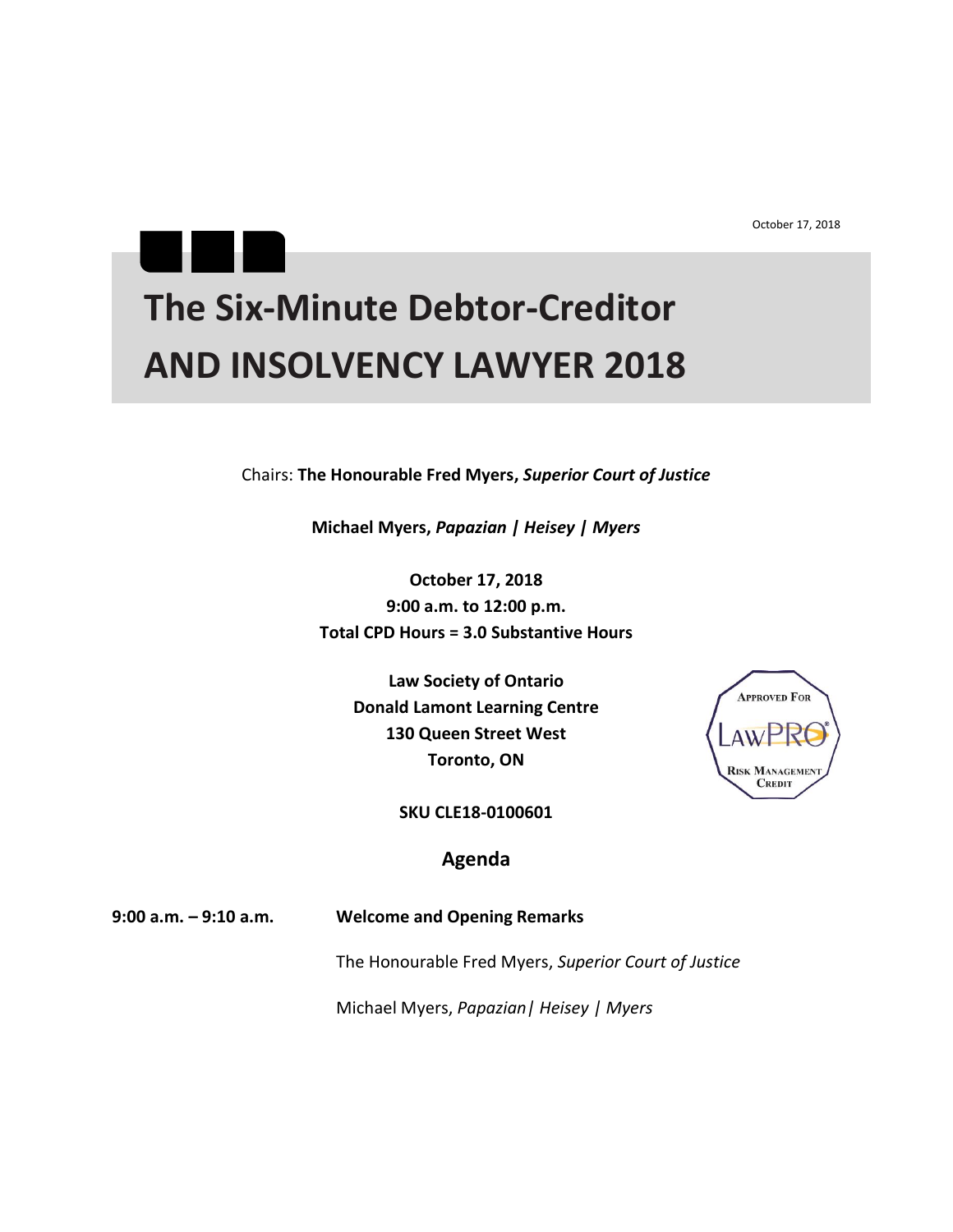**What do I tell a client who asks:**

| $9:10$ a.m. $-9:18$ a.m.          | <b>About Tips for Enforcing Debts in Court</b>                                                                         |  |
|-----------------------------------|------------------------------------------------------------------------------------------------------------------------|--|
|                                   | The Honourable Jasmine Akbarali, Superior Court of Justice                                                             |  |
| What do I tell a client who asks: |                                                                                                                        |  |
| $9:18$ a.m. $-9:26$ a.m.          | About a Section 96 (of the BIA) Transfer at Undervalue of<br>Matrimonial Home to a Spouse (Mercado v Qureshi Reviewed) |  |
|                                   | Michael Myers, Papazian   Heisey   Myers                                                                               |  |
| What do I tell a client who asks: |                                                                                                                        |  |
| 9:26 a.m. - 9:34 a.m.             | <b>About Consumer Proposals:</b><br><b>Annulments/Revival/Completion Proposals</b>                                     |  |
|                                   | Angela Pollard, CPA, CMA, FCIRP, CFE, ICD.D<br>Trustee, President, Pollard & Associates Inc.                           |  |
| What do I tell a client who asks: |                                                                                                                        |  |
| $9:34$ a.m. $-9:42$ a.m.          | What is a Syndicated Mortgage and is it a Safe Investment<br>(Lessons from Recent Public Mortgage Syndicate Failures)  |  |
|                                   | Bobby Kofman, President and Managing Director<br><b>KSV Advisory Inc.</b>                                              |  |
|                                   | Sean Zweig, Bennett Jones LLP                                                                                          |  |
| What do I tell a client who asks: |                                                                                                                        |  |
| $9:42$ a.m. $-9:50$ a.m.          | Do I Need to Live in Canada to File a Proposal                                                                         |  |

Melaney Wagner, *Goodmans LLP*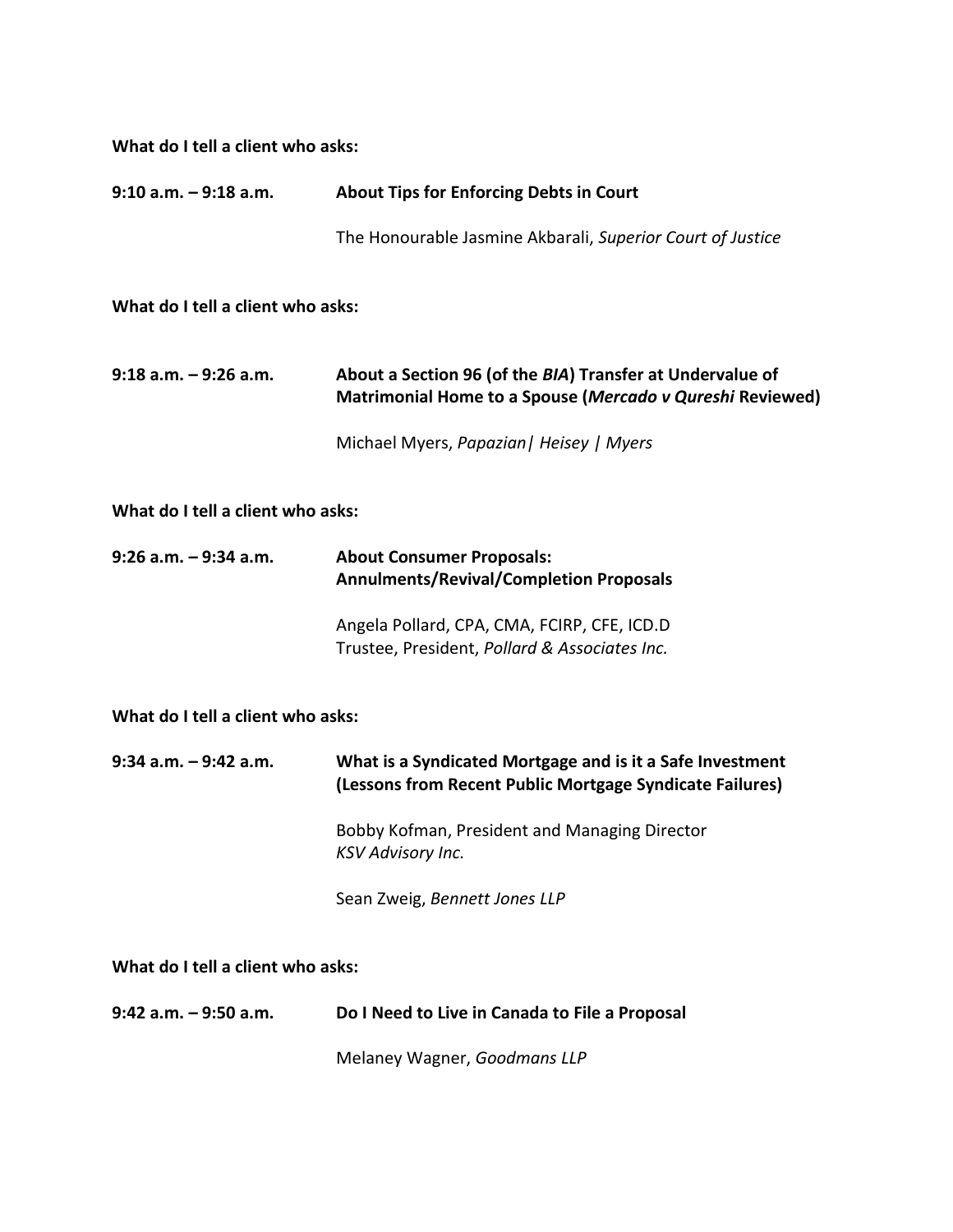| What do I tell a client who asks: |                                                                                                               |  |
|-----------------------------------|---------------------------------------------------------------------------------------------------------------|--|
| $9:50$ a.m. $-9:58$ a.m.          | About the Validity of Lien Claims in Bankruptcy                                                               |  |
|                                   | Roger Gillott, Osler, Hoskin & Harcourt LLP                                                                   |  |
| What do I tell a client who asks: |                                                                                                               |  |
| $9:58$ a.m. $-10:06$ a.m.         | <b>About Secret Deals</b>                                                                                     |  |
|                                   | Robert Thornton, Thornton Grout Finnigan LLP                                                                  |  |
| What do I tell a client who asks: |                                                                                                               |  |
| 10:06 a.m. $-$ 10:14 a.m.         | About Canada v. Callidus Capital Corporation:<br>Liability of a Secured Creditor for Debtor's Unpaid HST/GST  |  |
|                                   | Harvey Chaiton, Chaitons LLP                                                                                  |  |
| What do I tell a client who asks: |                                                                                                               |  |
| 10:14 $a.m. - 10:22 a.m.$         | If She Should Use a Court Appointed Receiver or<br>Just Appoint a Receiver under Her Security (RBC v. CFNDRS) |  |
|                                   | Kelli Preston, Devry Smith Frank LLP                                                                          |  |
| 10:22 a.m. - 10:30 a.m.           | <b>Question and Answer Session</b>                                                                            |  |
| 10:30 a.m. $-$ 10:45 a.m.         | <b>Networking and Coffee Break</b>                                                                            |  |
| What do I tell a client who asks: |                                                                                                               |  |
| 10:45 a.m. $-$ 10:53 a.m.         | <b>Can My Spouse's Unsecured Creditor Enforce a</b><br>Writ of Seizure and Sale against our Matrimonial Home  |  |
|                                   | Andrew Chris, Normandin Chris LLP                                                                             |  |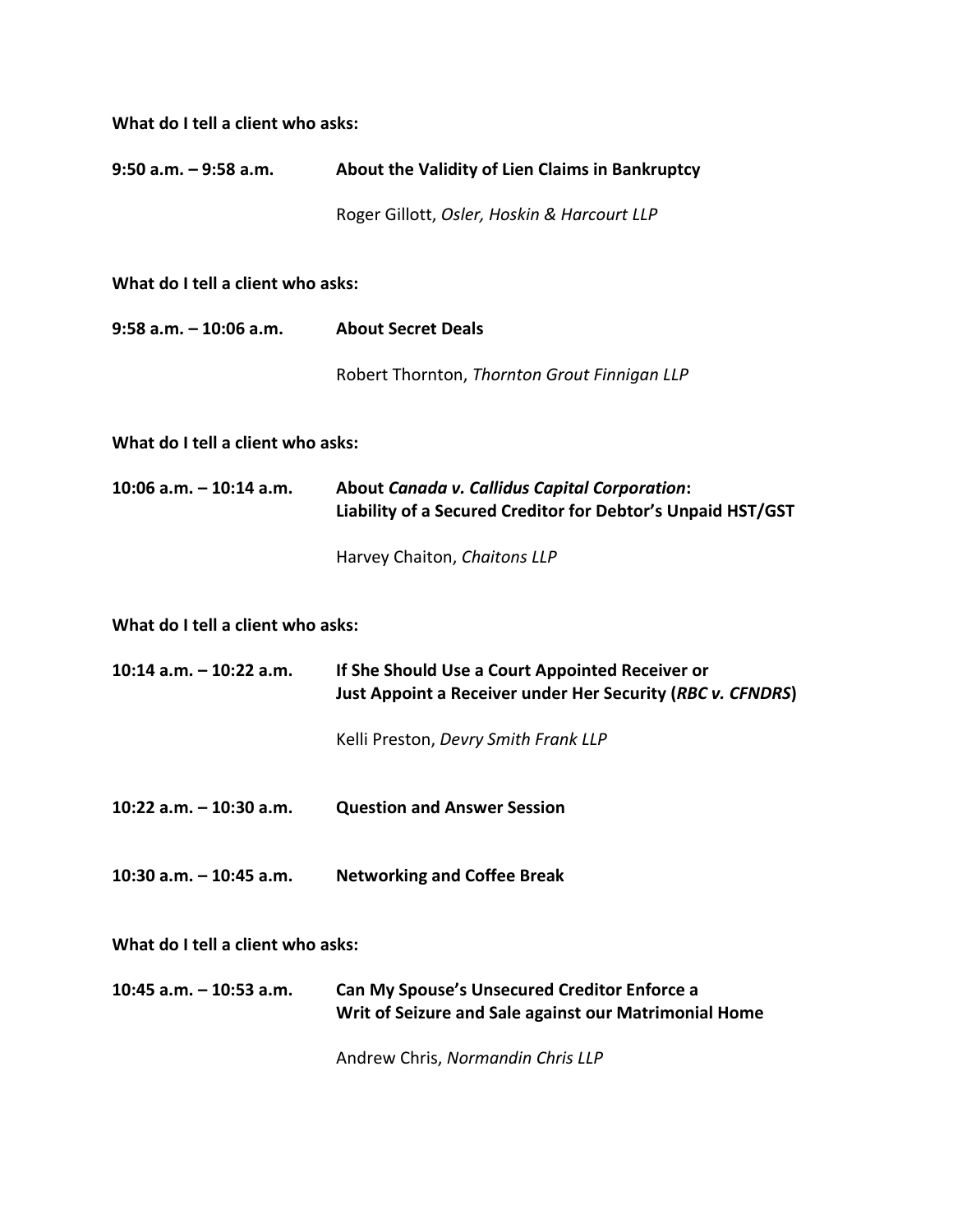**What do I tell a client who asks:**

| $10:53$ a.m. $-11:01$ a.m.        | About the Validity of a Residential Lease Signed After a<br>Mortgage Default (Melo v. 2297248 Ontario Ltd.) |  |
|-----------------------------------|-------------------------------------------------------------------------------------------------------------|--|
|                                   | Joel Kadish, Kadish Law Professional Corporation                                                            |  |
| What do I tell a client who asks: |                                                                                                             |  |
| $11:01$ a.m. $-11:09$ a.m.        | About How to Respond to and Prevent Internet Fraud                                                          |  |
|                                   | Amanda McLachlan, Bennett Jones LLP                                                                         |  |
| What do I tell a client who asks: |                                                                                                             |  |
| $11:09$ a.m. $-11:17$ a.m.        | If He Can Continue to Use Intellectual Property<br><b>Following the Bankruptcy of the Licensor</b>          |  |
|                                   | Wayne Lewis, Beard Winter LLP                                                                               |  |
| What do I tell a client who asks: |                                                                                                             |  |
| 11:17 a.m. $-$ 11:25 a.m.         | <b>About Common Interest Privilege</b>                                                                      |  |
|                                   | Philip Cho, Kronis, Rotsztain, Margles, Cappel LLP                                                          |  |
| What do I tell a client who asks: |                                                                                                             |  |
| 11:25 a.m. - 11:33 a.m.           | <b>About Condominium Debtor-Creditor Issues</b>                                                             |  |
|                                   | Stephen Karr, Harris Sheaffer LLP                                                                           |  |
| What do I tell a client who asks: |                                                                                                             |  |
| $11:33$ a.m. $-11:41$ a.m.        | About Being an Estate Trustee of an Estate with<br>No Money (Or a Bankrupt Estate)                          |  |
|                                   | Brendan Donovan, Donovan Kochman LLP                                                                        |  |